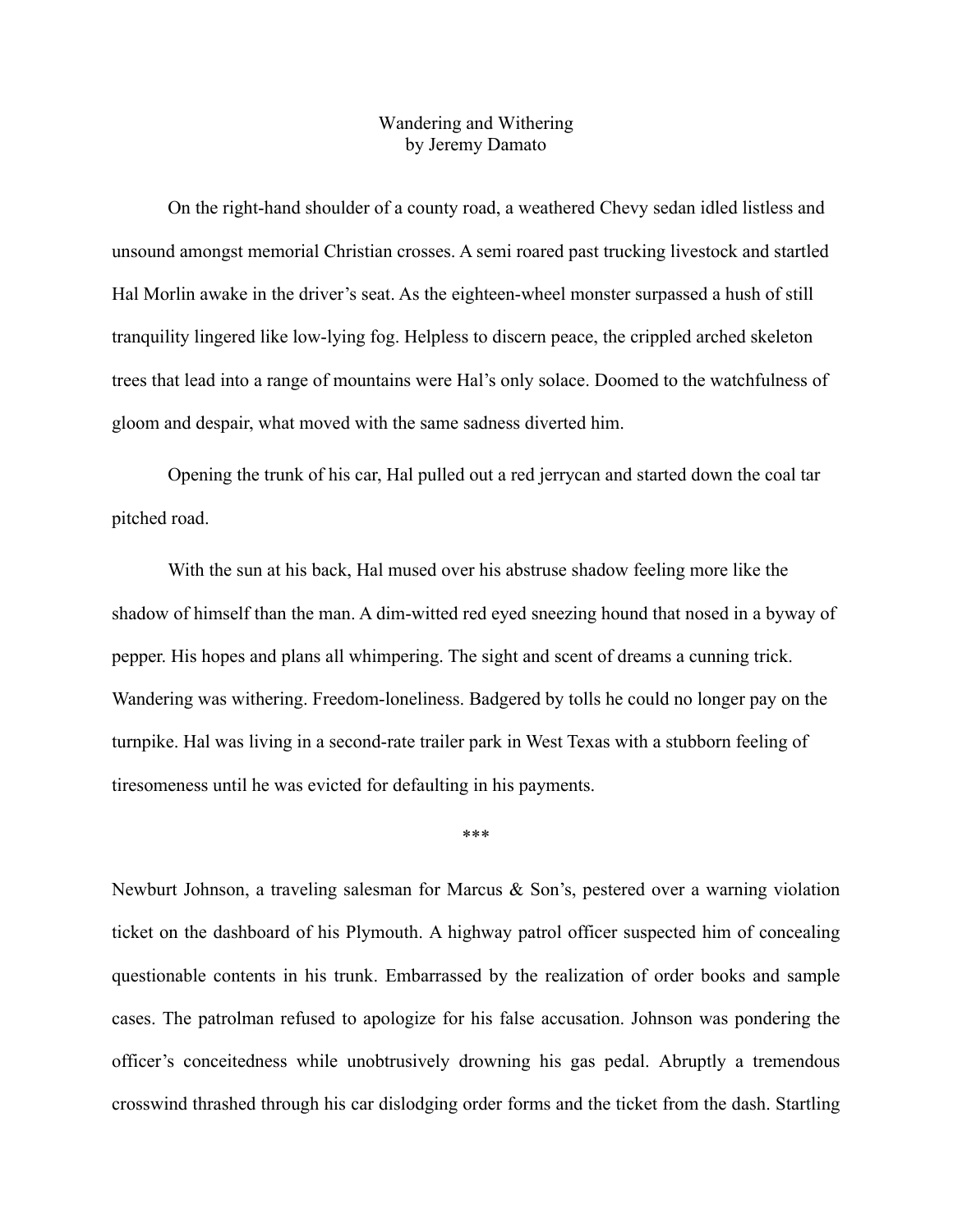him he uncontrollably jerked the wheel, sending the car spurting onto the soft shoulder.

Through the rippling heat haze and whirling dust, Hal disconcertingly made his way toward a black Plymouth off the roads verge. Newburt Johnson, a stout figure, stood unnerved before his ajar vehicle door.

"I'm awfully sorry," he hollered. "I was given a turn by the wind".

"Dammit, you nearly killed me," responded Hal indignantly.

"I'd be obliged to help you to the nearest filling station," offered Johnson gesturing to Hal's fuel can.

\*\*\*

When it came to introductions Newburt Johnson was very proficient. However, this time he was offering generosity, not queen leaf footwear. Feeling discomfited Johnson erupted into sales talk, blathering about Marcus & Son's new spring line and the sales convention ahead.

Hal submissively stared through the grime on the window shield, as Newburt Johnson steadfastly steered with his small pudgy hands blobbing about selling slogans. On the roadside Hal saw a picket sign with handwritten words that read, "Native stones for sale" in red marker. The sign prompted him to think of his long ago and far away home in lone tree county. The blooming rosebuds. Yellow aspens. His mother's potato patches. The abandoned trailer and umbrella shade tree on the outskirts of his father's once far-reaching homestead. Before grain prices dropped and big debt loads took the farm.

At a Mobil gas and service station, was a ramshackle pickup truck with worn cowboy boots asleep outside the passenger window. Hard riding America is few and far between thought Hal, no longer reckless on horseback; the wild west is now a mustang in an automobile, soon to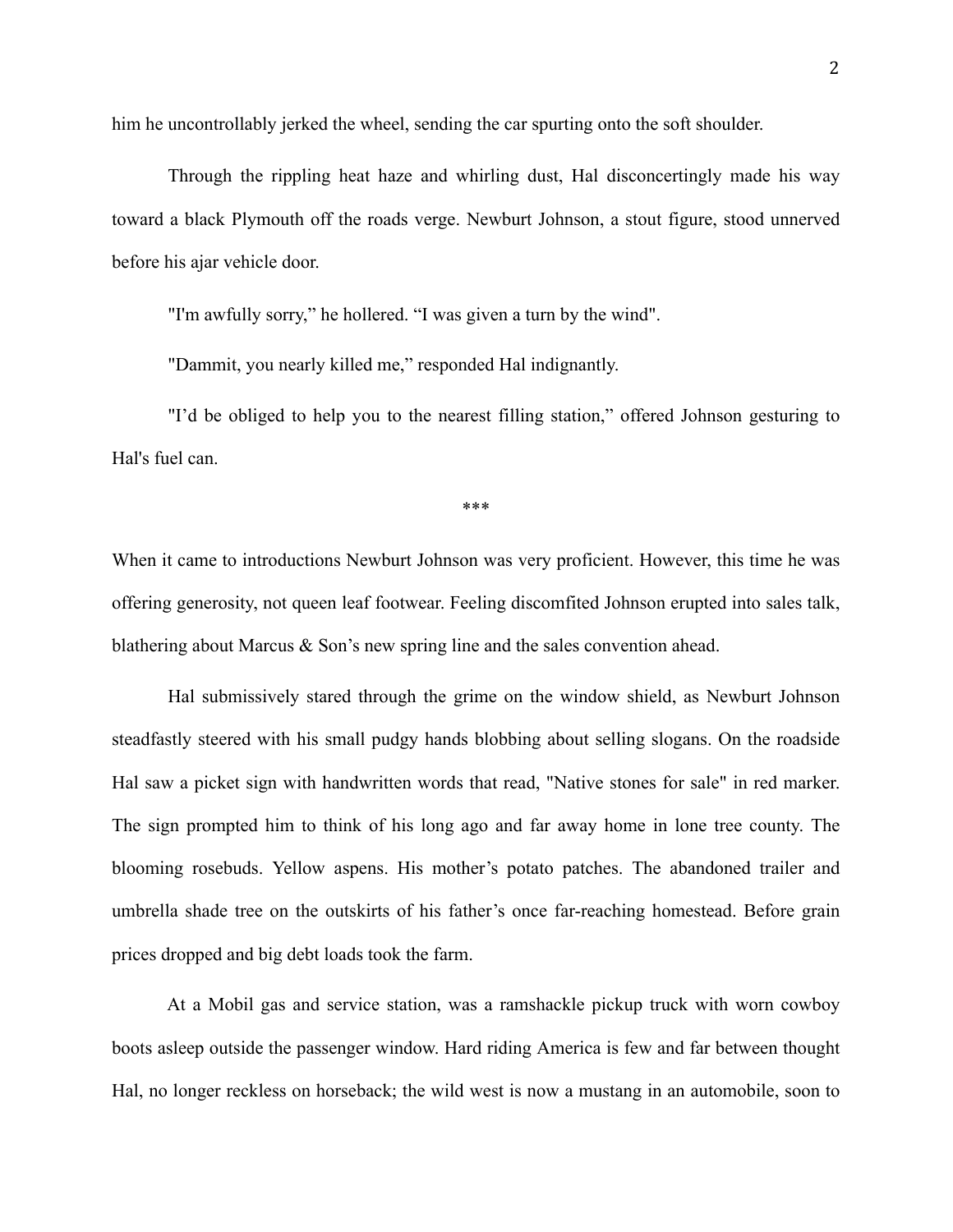be run ragged into dust. Near the forward gas pump, Hal made a thankful gesture, as Newburt Johnson's Plymouth withdrew into the smoldering tide, rising off the burning land.

\*\*\*

Hal stood lopsided with a chock-full of gasoline in his jerrycan; opposite from an AMP Grocery where a Chrysler was parked, "just married" taped to the trunk; the bride fidgeting in the passenger's seat as she waited for her newlywed husband.

"She got me this morning, but I'll get her tonight," said the groom, rubbing his tongue anxiously against his lower lip.

"Well, I reckon that woman's gonna stifle you Louden if you don't hurry out of here soon," replied the grocer sardonically as Hal walked into the grocery.

Paper signs shouted VANILLA WAFERS 15¢ IRISH POTATOES THREE FOR 10¢ TOMATO JUICE 49¢ In front of hills of Hi-Ball Flower bags, two small girls made funny faces at Hal with distended lips and low heating eyebrows. Hal playfully exchanged the glum expression. The girls chuckled aloud silly. A woman wearing a cotton dress, hair carelessly tied back with a food basket underarm, came toward them with a lazy sideways smile.

"Girls, if you make that face it might stay that way," said the woman teasingly. "I'm Rita," she said.

"Hal."

"Hal?" she replied; lingering in thought, "HENRY!"

Hal smiled.

"I'm a learner of nicknames," affirmed Rita.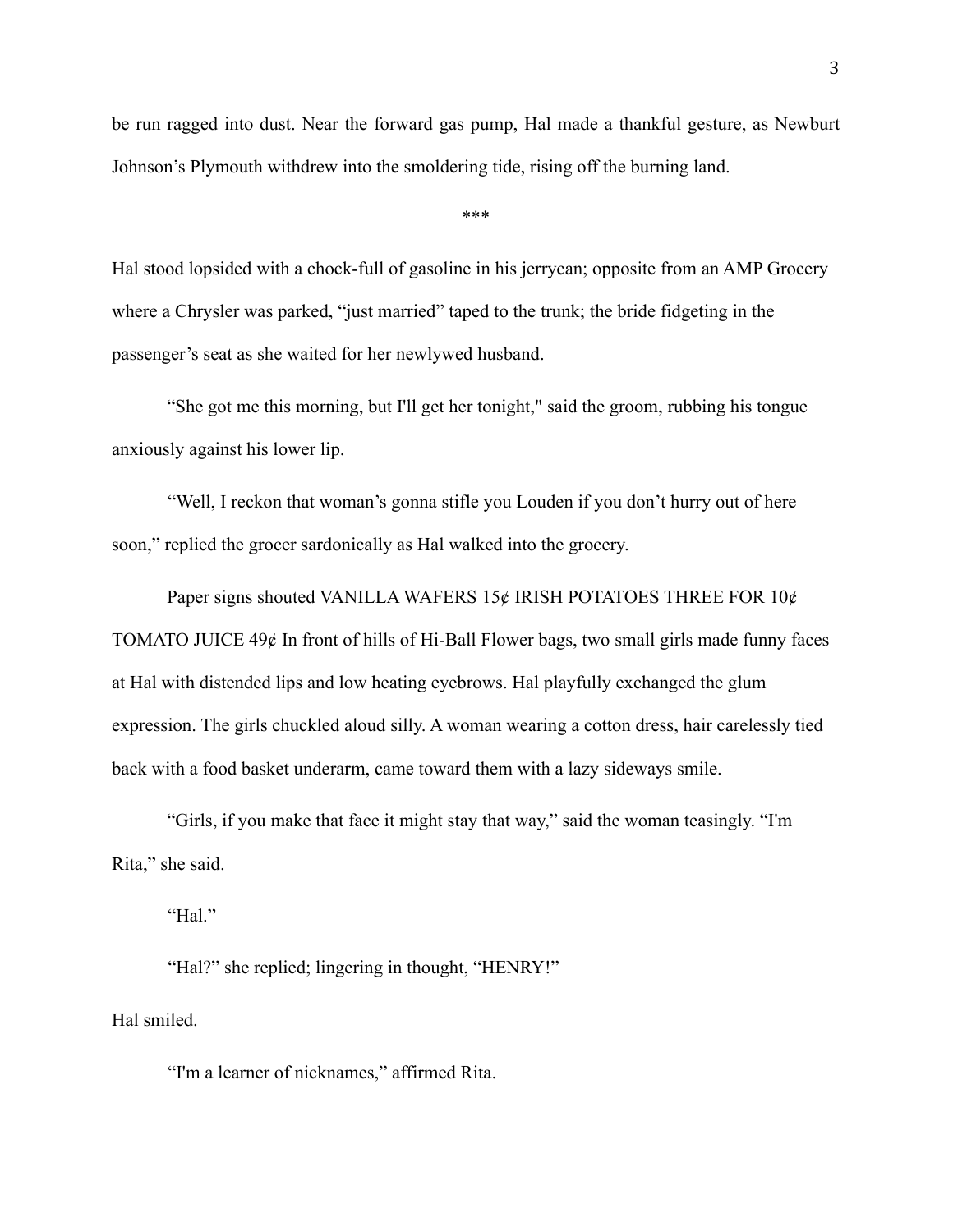Hal took the remark as an invitation to talk. He was surprised that she seemed so little awkward.

"Well, to tell the truth, I've always felt kinda nameless," admitted Hal mischievously.

"Nameless," inquired Rita? "Without names we'd be strangers."

"I've always felt closer to strangers," revealed Hal with a sly smirk.

The girls impatiently tugged at Rita's dress as she and Hal shared each other's gaze, revealing a temperament of great sensibility and familiarity.

"I have an inclination that you're the type that only comes for matches," disposed Rita.

"Woman's intuition" replied Hal, "I suppose I have some strange tendencies."

"You always grocery shop with a fuel can?"

Hal snickered.

"My old Chevy ran out about five miles back, tried like the devil to make it. Was just comin' from the fillin station when I got my mind set on a can of peaches."

Rita smiled and said, "why how uncanny" and quintessentially pulled out a can of sliced Del Monte peaches from her food basket.

\*\*\*

The sleepy-eyed sun slowly set below the western horizon. Soft red light tinged and tangled in Marlana's hair. Lulling in the play of her imagination. She blew bubbles with her saliva while picking at the splintery deadwood of the bench outside the AMP Grocery. Swaying her foot while her toes clutched the buckled strap to her Mary Jane's. Her sister Ella, bustled about on a coin-operated pony shouting, "SANDY RIDE!" Marlana jealously watched out of the corner of her eye. She wanted to ride the ten-cent pony too. The grocer dusted off dishware and fruit jars in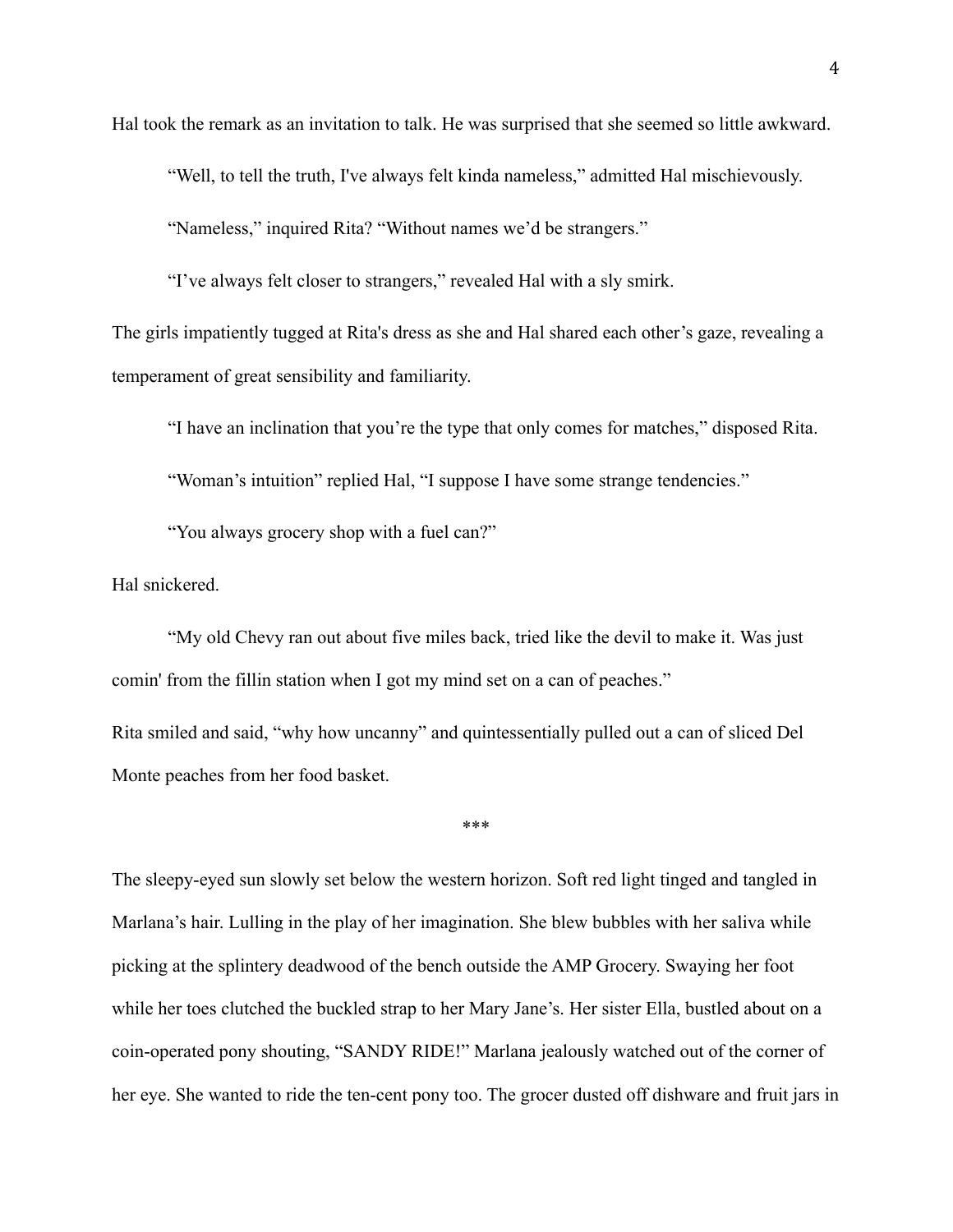the window and kindly smiled at her. She inquisitively looked at the stranger talking to Rita.

"Until I came to care for those girls, I never felt needed," revealed Rita. "If I could only take them to the right place, the right people, away from the wrong ones, maybe that would help."

"The wrong ones?" replied Hal with consideration.

Rita stared blankly over the plains.

"Their father," she responded. "He's a drunkard. Drinks whiskey and fights over water like most people around these parts, but he doesn't give a damn, as long as he's got two six packs to see him through the day."

"And their mother," inquired Hal.

"She died of Pneumonia. Mr. Barnett doesn't talk about it. As long as I keep house and not worry about his disposition, he's tolerable, but when he gets to bucking those empties and making sudden passes, he's everything but tolerable. Times, I think of goin' back to from where I started, but I can't off and leave them.

With a rusty shrill, a rooster weathervane slowly rotated south. Hal thought about the fast wind he had been blowing mindlessly around in, like dust bowled across the southern plains. Displaced like the red dirt of Oklahoma in Kansas, the black dirt of Kansas in Colorado, to call this loam true would be a lie. There's no soil in dust to cling to, it grows only storms of affliction.

Rita glanced at her food basket and knew she had to get the groceries back for dinner.

\*\*\*

The back door to Rita's old junker clicked open; the hinges squeaked and creaked. Ella and